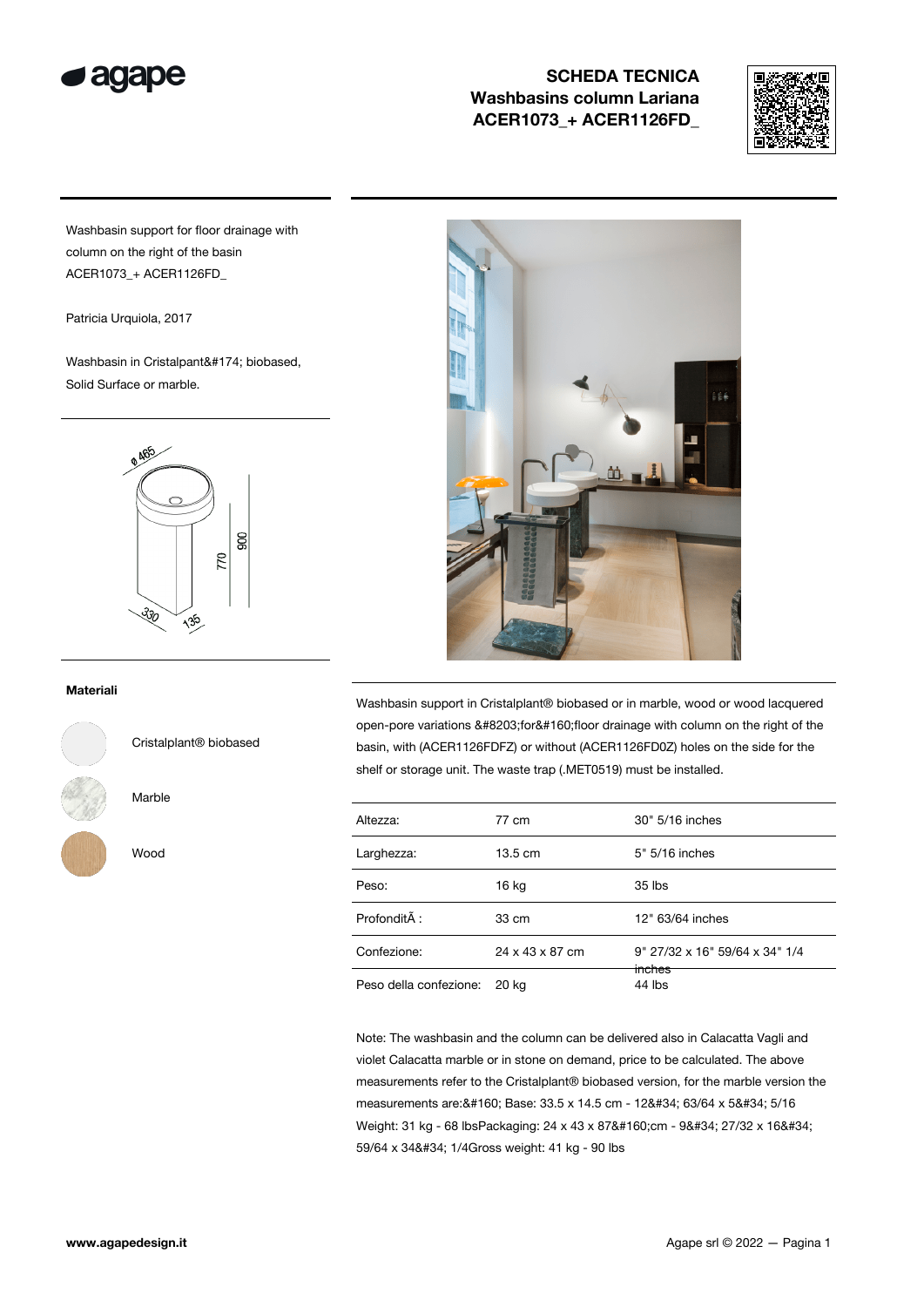

# **SCHEDA TECNICA** Washbasins column Lariana ACER1073\_+ ACER1126FD\_



**Main dimensions**